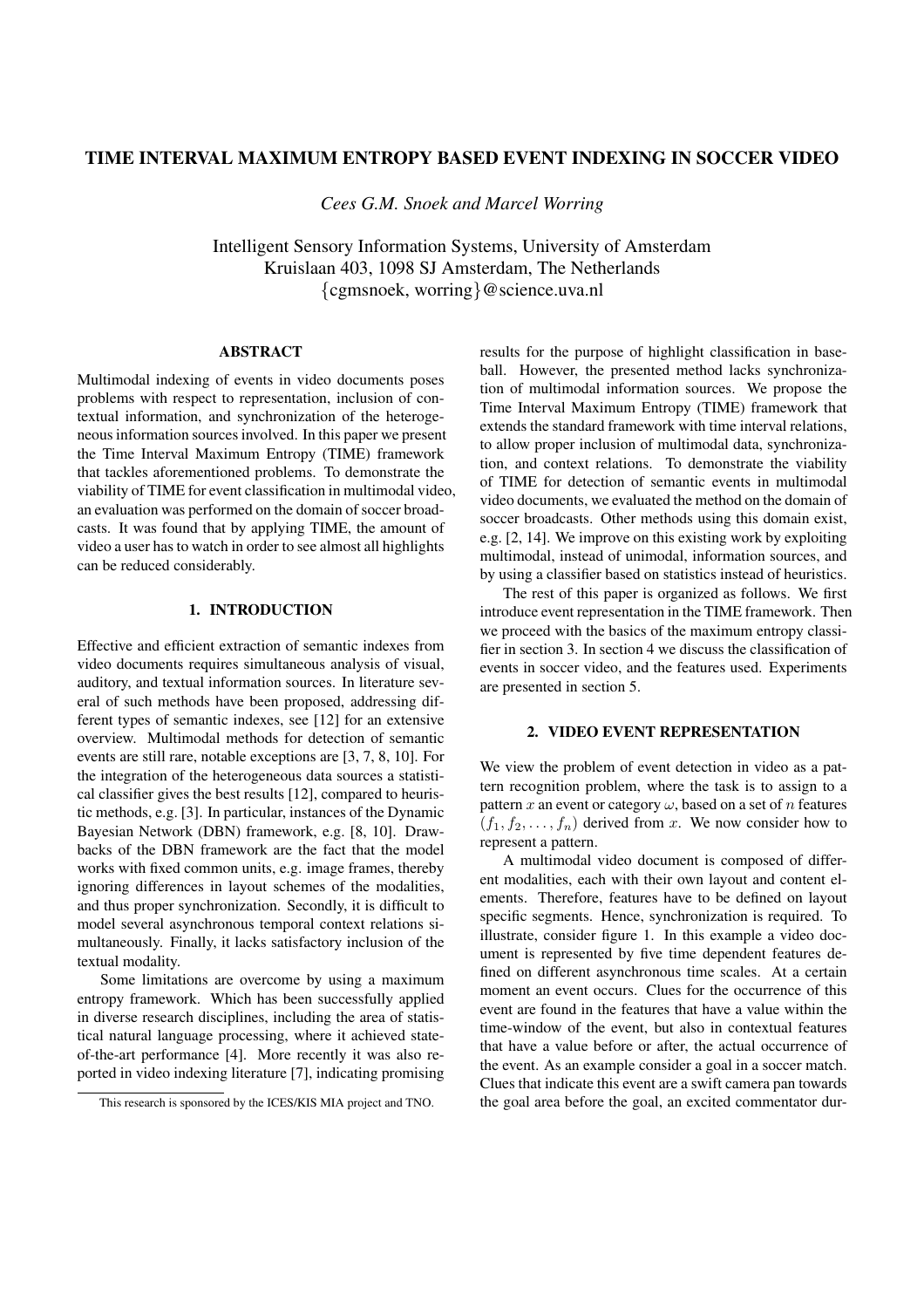

Figure 1: *Feature based representation of a video document with an event (box) and contextual relations (dashed lines).*

ing the goal, and a specific keyword in the closed caption afterwards. Hence, we need a means to express the different visual, auditory, and textual features into one fixed reference pattern without loss of their original layout scheme. For this purpose we propose to use binary fuzzy Allen time interval relations [1]. A total of thirteen possible interval relations, i.e. *precedes*, *meets*, *overlaps*, *starts*, *during*, *finishes*, *equals*, and their inverses, identified by *i* at the end, can be distinguished. A margin is introduced to account for imprecise boundary segmentation, explaining the fuzzy nature. By using fuzzy Allen relations it becomes possible to model events, context, and synchronization into one common framework. When we choose a camera shot as a reference pattern, a goal in a soccer broadcast can be modelled by a swift camera pan that *precedes* the current camera shot, excited speech that *finishes* the camera shot, and a keyword in the closed caption that *precedes i* the camera shot. Note that the *precedes* and *precedes i* relations require a range parameter to limit the amount of contextual information that is included in the analysis.

Thus, we choose a reference pattern, and express a cooccurrence between a pattern  $x$  and category  $\omega$  by means of binary fuzzy Allen relations with binary features,  $f_j$ . Where each  $f_i$  is defined as:

$$
f_j(x,\omega) = \begin{cases} 1, & \text{if } \lambda_j(x) = true \text{ and } \omega = \omega'; \\ 0, & \text{otherwise}; \end{cases}
$$
 (1)

Where  $\lambda_i(x)$  is a predicate function that checks for a fuzzy Allen relation, and  $\omega'$  is one of the categories, or events.

# **3. PATTERN CLASSIFICATION**

Having defined the feature based pattern representation, we now switch to classification using the Maximum Entropy framework [4].

For each feature the expected value over the training set  $S$  is computed:

$$
E_{\tilde{p}}(f_j) = \sum_{x,\omega} \tilde{p}(x,\omega) f_j(x,\omega)
$$
 (2)

Where  $\tilde{p}(x, \omega)$  is the observed probability of x and  $\omega$  in S. This creates a model of  $S$ . To use this model for classifica-



Figure 2: *Simplified visual representation of the maximum entropy framework.*

tion of unseen patterns, i.e. the reconstructed model  $p(\omega|x)$ , we require that the constraints for  $S$  are in accordance with the constraints of the test set  $T$ . Hence, we need the expected value of  $f_j$  with respect to the model  $p(\omega|x)$ :

$$
E_p(f_j) = \sum_{x,\omega} \tilde{p}(x)p(\omega|x)f_j(x,\omega)
$$
 (3)

where  $\tilde{p}(x)$  is the observed probability of x in S. The complete model of training and test set is visualized in figure 2. We are left with the problem of finding the optimal reconstructed model  $p^*(\omega|x)$ . This is solved by restricting attention to those models  $p(\omega|x)$  for which the expected value of  $f_i$  over  $\mathcal T$  equals the expected value of  $f_i$  over  $\mathcal S$ . From all those possible models, the maximum entropy philosophy dictates that we select the one with the most uniform distribution. Assuming no evidence if nothing has been observed. The uniformity of the conditional distribution  $p(\omega|x)$  can be measured by the conditional entropy, defined as:

$$
H(p) = -\sum_{x,\omega} \tilde{p}(x)p(\omega|x)\log p(\omega|x)
$$
 (4)

The model with maximum entropy,  $p^*(\omega|x)$ , should be selected. It is shown in [4] that there is always a unique model  $p^*(\omega|x)$  with maximum entropy, and that  $p^*(\omega|x)$ must have a form that is equivalent to:

$$
p^*(\omega|x) = \frac{1}{Z} \prod_{j=1}^n \alpha_j^{f_j(x,\omega)}
$$
(5)

where  $\alpha_j$  is the weight for feature  $f_j$  and Z is a normalizing constant, used to ensure that a probability distribution results. The values for  $\alpha_i$  are computed by the *Generalized Iterative Scaling* (GIS) [5] algorithm. Since GIS relies on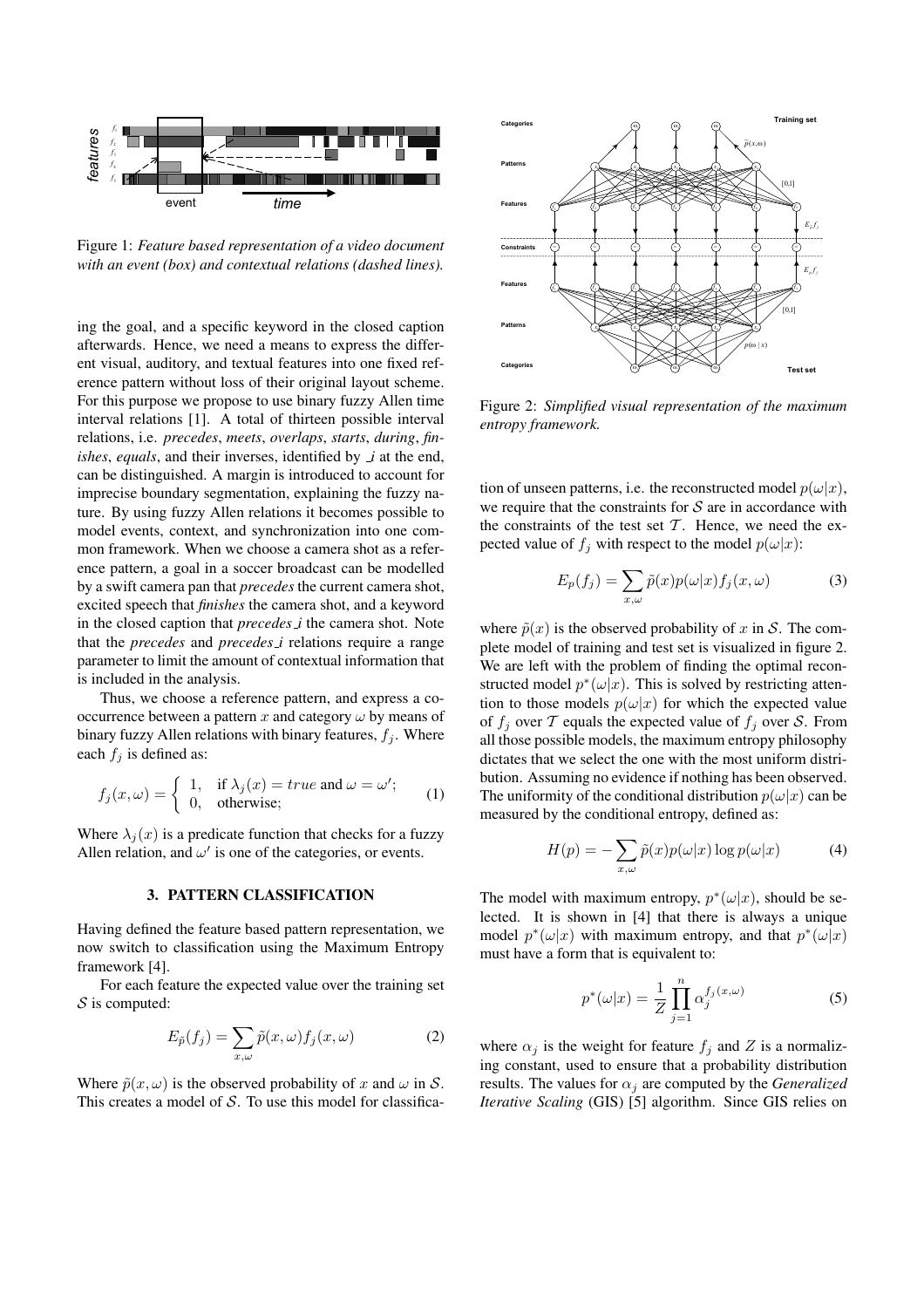| Feature              | Fuzzy Allen   | Range (s) |
|----------------------|---------------|-----------|
| Camera work          | during        |           |
| Person               | during        |           |
| Close-up             | precedes i    | $0 - 40$  |
| Goal keyword         | precedes i    | $0 - 6$   |
| Card keyword         | precedes i    | $0 - 6$   |
| Substitution keyword | precedes i    | $0 - 6$   |
| Excitement           | All relations | $0 - 1$   |
| Info block           | precedes_i    | $20 - 80$ |
| Person block         | precedes i    | $20 - 50$ |
| Referee block        | precedes i    | $20 - 50$ |
| Coach block          | precedes_i    | $20 - 50$ |
| Goal block           | precedes_i    | $20 - 50$ |
| Card block           | precedes i    | $20 - 50$ |
| Substitution block   | during        |           |
| Block length         | during        |           |

Table 1: *Features with fuzzy Allen time interval relations.*

both  $E_{\tilde{p}}(f_j)$  and  $E_p(f_j)$  for calculation of  $\alpha_j$ , an approximation is used that relies only on  $E_{\tilde{p}}(f_i)$  from S [9]. This allows to construct a classifier that depends on the training set only. Hence, by using the maximum entropy classifier we can focus on what features to use, since relative importance of each feature is computed automatically.

# **4. EVENT INDEXING IN SOCCER BROADCASTS**

To demonstrate the viability of the TIME framework for event detection in multimodal video, we consider the domain of soccer. Typical highlight events that occur in a soccer match are goals, penalties, yellow cards, red cards, and substitutions. We take as a basic pattern a camera shot, since this is the most natural candidate for retrieval of events. In what follows, we will highlight several multimodal features used for modelling those events. Features were chosen based on reported robustness and training experiments. The parameters for individual detectors were found by experimentation. The features with fuzzy Allen relations are summarized in table 1.

#### **4.1. Static information**

Game related information, like the players who played during the match, name of the coaches and referees and so on, can be found on the UEFA web site. This information was extracted with a web spider and stored in a game database. This information is used to improve a visual feature detector that is explained later on.

### **4.2. Textual features**

The teletext (closed caption) provides a textual description of what is said by the commentator during a match. This information source was analyzed for presence of informative keywords, like *yellow, red, card, goal, 1-0, 1-2*, and so on.



Figure 3: *Different steps in overlay segmentation: color edge detection, marked watershed, and Video OCR.*

In total 30 informative stemmed keywords were defined for the various events.

# **4.3. Visual features**

From the visual modality we extracted several features. The type of camera work [13] was computed for each camera shot. A face detector [11] was applied for detection of persons. The same detector formed the basis for a close-up detector. Close-ups are detected by relating the size of detected faces to the total frame size. Often, a director shows a close-up of a player after an event of importance. One of the most informative pieces of information in a soccer broadcast are the visual overlay blocks that give information about the game. For segmentation of the overlay blocks we used a color invariant edge detector [6] combined with a marked watershed algorithm. The segmented region was the input for a Video Optical Character Recognition (VOCR) module [13], see figure 3. Results of VOCR are noisy, but by using the game database and fuzzy string matching we were able to reliably detect team names, player names, coach names, referee names, and descriptive text like: *misses next match* or *3 goals in 6 matches*. This information is fused to classify an overlay block as either info, person, referee, coach, goal, card, or substitution. The duration of visibility of the overlay block is also used, as we observed that substitution and info blocks are displayed longer on average.

#### **4.4. Auditory features**

From the auditory modality the excitement of the commentator is a valuable feature [10]. For such a feature to work properly, we require that it is insensitive to crowd cheer. This can be achieved by using a high threshold on the average energy of a fixed window, and by requiring that an excited segment has a minimum duration of 4 seconds.

## **5. EVALUATION**

For the evaluation of TIME we digitized 8 live soccer broadcasts from TV, about 12 hours in total. The videos were digitized in 704  $\times$  576 resolution MPEG-2 format. The audio was sampled at 16 KHz with 16 bits per sample. The time